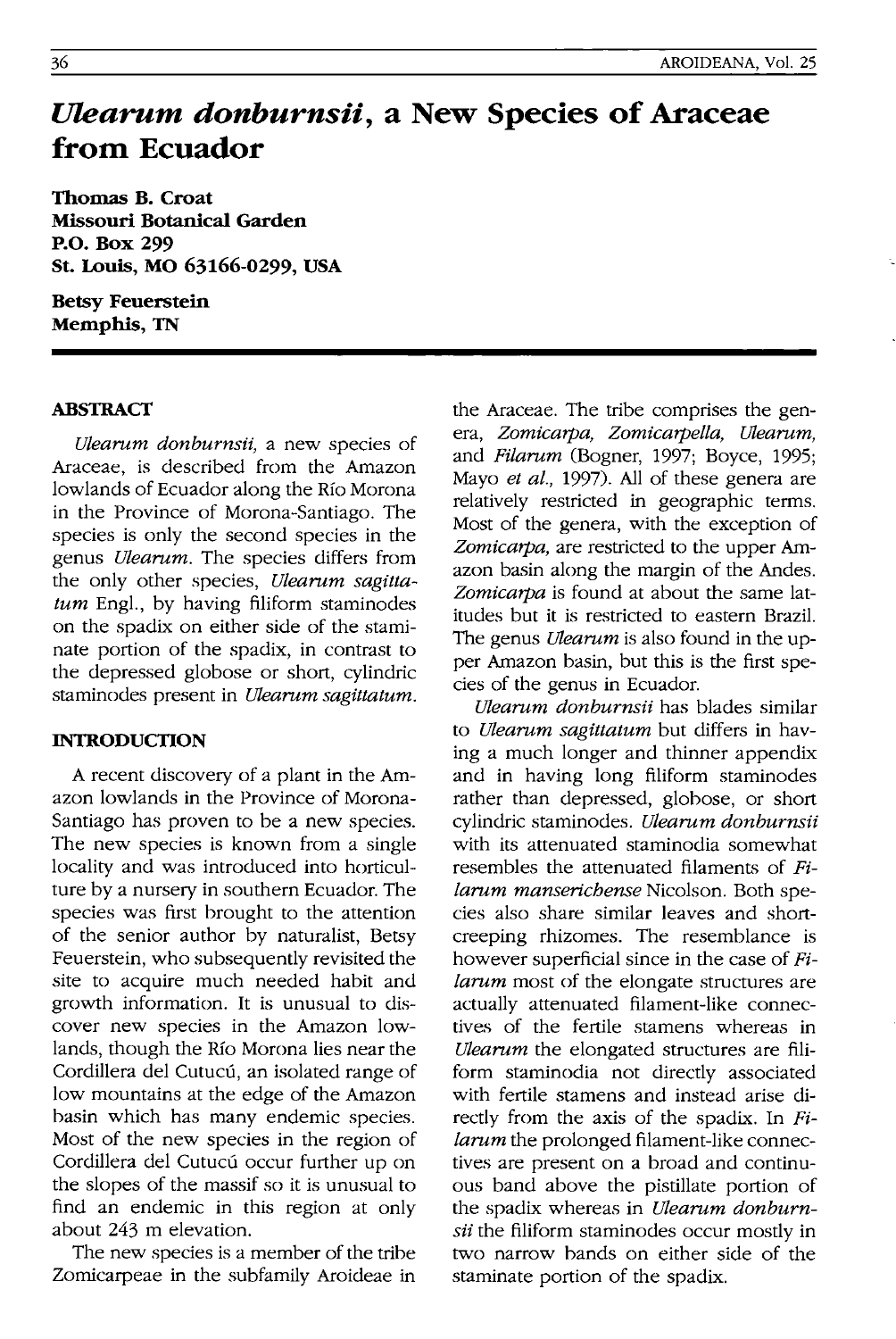#### KEY TO SPECIES OF ULEARUM

- 1. Spadix with depressed globose or short, cylindric staminodes below and above the male flowers; appendix short and thick, less than 5 times longer than wide ................ .
- . . . . . . . . . . . . . . . . . . . . . . . . . . . . . . . . . . . . . . . . . . . . . . . .. *Ulearurn sagittaturn* Engler. 1. Spadix with long filiform staminodes below and above the male flowers; appendix elongate and slender, more than 15 times longer than wide . . . *Ulearum donburnsii* Croat & Feuerstein

# *Ulearum donburnsii* Croat & Feuerstein, sp. nov.

Rhizoma gracilis, nivius, 6-9 mm diam.; petiolus (9)14.5-23.5(31) cm longus, 3-4 mm diam., teres, infirme multi-costatus; lamina sagittato-hastata, 8.0-14 cm longa, 6-13 cm lata; lobulas posteriorus, aequans vel longior quam lobula anterior; sinus anguste V-formatus vel anguste spathulatus; venas basales 4-6 utroque; nervis primariis lateralibus 1-2 utroque; pedunculus 14.2- 27(42) cm longus, 3-4 mm diam.; spatha anguste ovata, apertus, viridis; spadix 6- 7.2 cm longus, palide viridis; spadix pistilata 1.2-1.3 cm longa, 2-3 mm diam.; pistilas 20-27; appendix 3.0-3.7 cm longus, palide viride; stamens cum filamenta ca. 1 mm longa; bacca 6.7-7.5 mm longa, 3.0- 3.3 mm diam., elliptica; semina 4.9-5.3 mm long, 2.3-2.5 mm diam. Typus: EC-UADOR. Morona-Santiago: Along Río Morona, along road E. of Santiago and E. of *Rio* Santiago, Amazon lowlands, flood plain of Río Morona, vicinity of Puerto de Morona on E. side of River, 200 ft E. of ferry which crosses to San Jose Morona, along margin of flood plain forest and adiacent to the road,  $02^{\circ}53.341'$ S. adiacent to the road, 77°43. 272'W, 183 m, Croat 84834 (holotypus MO-5564275; isotypus AAU, B, CAS, COL, F, GB, GH, K, L, M, NY, Q, QCNE, QCA, S, U, UB, US).

Terrestrial rhizomatous herb; rhizomes slender whitish, 6-9 mm diam., sometimes branched; petioles (9)14-23(31) cm long, 3-4 mm diam, terete to subterete, multiribbed circumferentially, usually obtusely sulcate above the middle or at least toward the apex, sometimes narrowly and deeply sulcate near apex (sometimes with the margins moderately acute) medium green with minute dark green speckles (these speckles sometimes becoming purplish), matte, spongy; lacking any sign of a sheath, but instead the petiole bases are surrounded by a cataphyll 4-6 cm long, the cataphyll apex acute to rounded and weakly apiculate; blades sagittate-hastate, 8.0-14 cm long, 6.0-13 cm wide, 7.5-14.2 cm long from tip of blade to tip of posterior lobe, matte-subvelvety, variable in color, ranging from nearly solid dark green or mottled with light green or white above (those with the most solid dark green blades usually with a continuous, solid pale green V-shaped band paralleling the margins), moderately paler and matte below; margins straight to undulate and often crisped and hyaline; anterior lobes 5.0-7.2 cm long, decurrent onto petiole at base; posterior lobes 5.5-9.7 cm long, 3.1- 3.5 cm wide, equaling or up to 1.2 times longer than the anterior lobe, and directed toward the base or directed somewhat outward at 40-50° angle, bluntly pointed at tip; basal veins 4-6 per side, 1st pair free to the base, 2nd pair coalesced 4-8 mm, somewhat retrorse then prominently arched toward the apex, 3rd and 4th coalesced 1.5-2.2 cm, the 3rd pair usually directed straight to apex; sinus deeper than broad to about as broad as deep, narrowly V-shaped to narrowly spathulate, usually 0.5-2 cm wide in life, 1-3 cm on flattening, sometimes closed with the lobes overlapping; major veins etched to etched-sunken and concolorous above, darker, moderately raised and obtusely angular below; midrib somewhat thicker than broad toward base, faintly and sparsely pale-lineate; primary lateral veins 1-2 pair, arising at 45- 55° angle; higher order veins (2nd and 3rd) clearly distinct on lower surface. Inflorescence solitary, erect; peduncle 14.2-  $27(42)$  cm long,  $3-4$  mm diam., matte, spongy, deeply sheathed and sulcate almost to the base, with one margin folded over the other, only the apical portions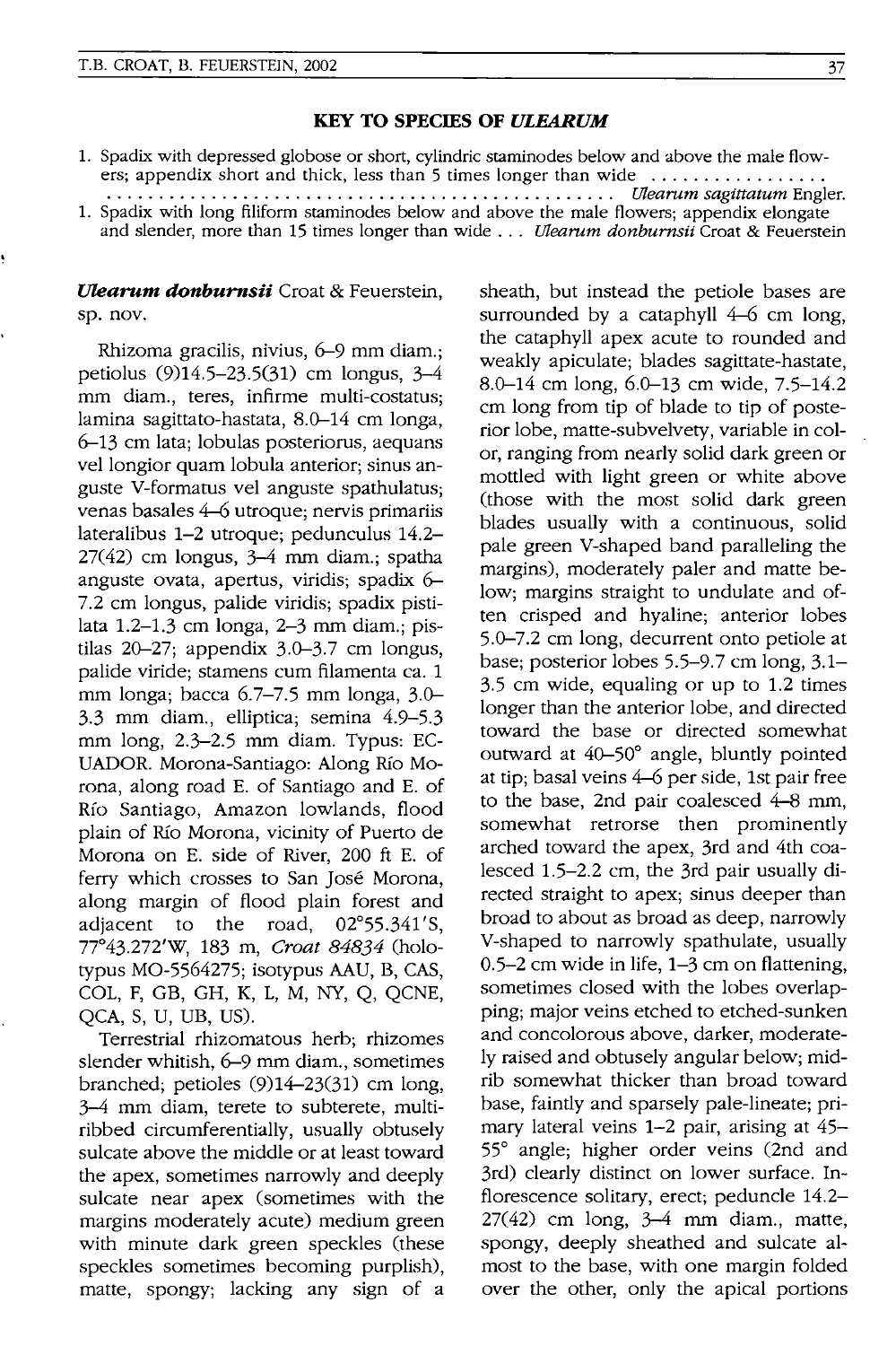

Figs. 1-4. *Ulearum donburnsii* Croat & Feuerstein 1 (upper left). Habitat with flowering plant. 2 (upper right). Inflorescence. 3 (lower left). Eleven plants from a single population demonstrating the degree of variation in leaf shape and coloration. 4 (lower right). Leaf blade showing sagittate solid green blade with unequal, more or less parallel posterior lobes exceeding the length of the anterior lobe.

open and sulcate, sparsely blotched with darker transverse lines; spathe narrowly ovate, 5.8-7.0 cm long, 2.0-2.7 cm wide, e rect-spreading, medium green to pale green or white to green tinged pinkish gray, sometimes mottled with pinkish gray, acuminate at apex, decurrent at base onto peduncle, tightly folded toward the base, the main veins 13, the margins in the lower 1/2 of the spathe rolled under, those of the upper  $\frac{1}{2}$  rolled inward, inner surface smooth and glossy, outer surface matte, on magnification with a minute alveolate pattern of irregular ridges and deep depressions; spadix  $6-7.2$  cm long, overtopping spathe by ca. 1 cm, with the pistillate portion interrupted by a segment with long filiform staminodes surrounding a short staminate portion, sometimes with a naked portion of the axis just above the pistilate portion; pistilate portion 1.1-1.8 cm long, 2-3 mm diam., fused obliquely to the spathe in the lower  $\frac{1}{2}$  or fused throughout (sometimes even with a small portion of the sterile staminate section, along with the filiform staminodia, fused to the spathe), the lowermost pistils in a single row consisting of 3–5 flowers borne in the middle of the axis (sometimes with a small gap several flowers above the base), succeeding portions with more flowers per row, up to 5 flowers per row; with a section of filiform staminodia 2.7- $3.0$  cm long, to ca.  $1.5$  cm wide, this enveloping the staminate section, occurring both above and below the staminate section, mostly in the first 2-4 mm above and below the staminate section but also extending up to 6 mm above the staminate section and sparsely so all the way to the pistillate section; the filiform staminodia ca. 20-25 in all, greenish,  $(1.6)6.2-7.0$  mm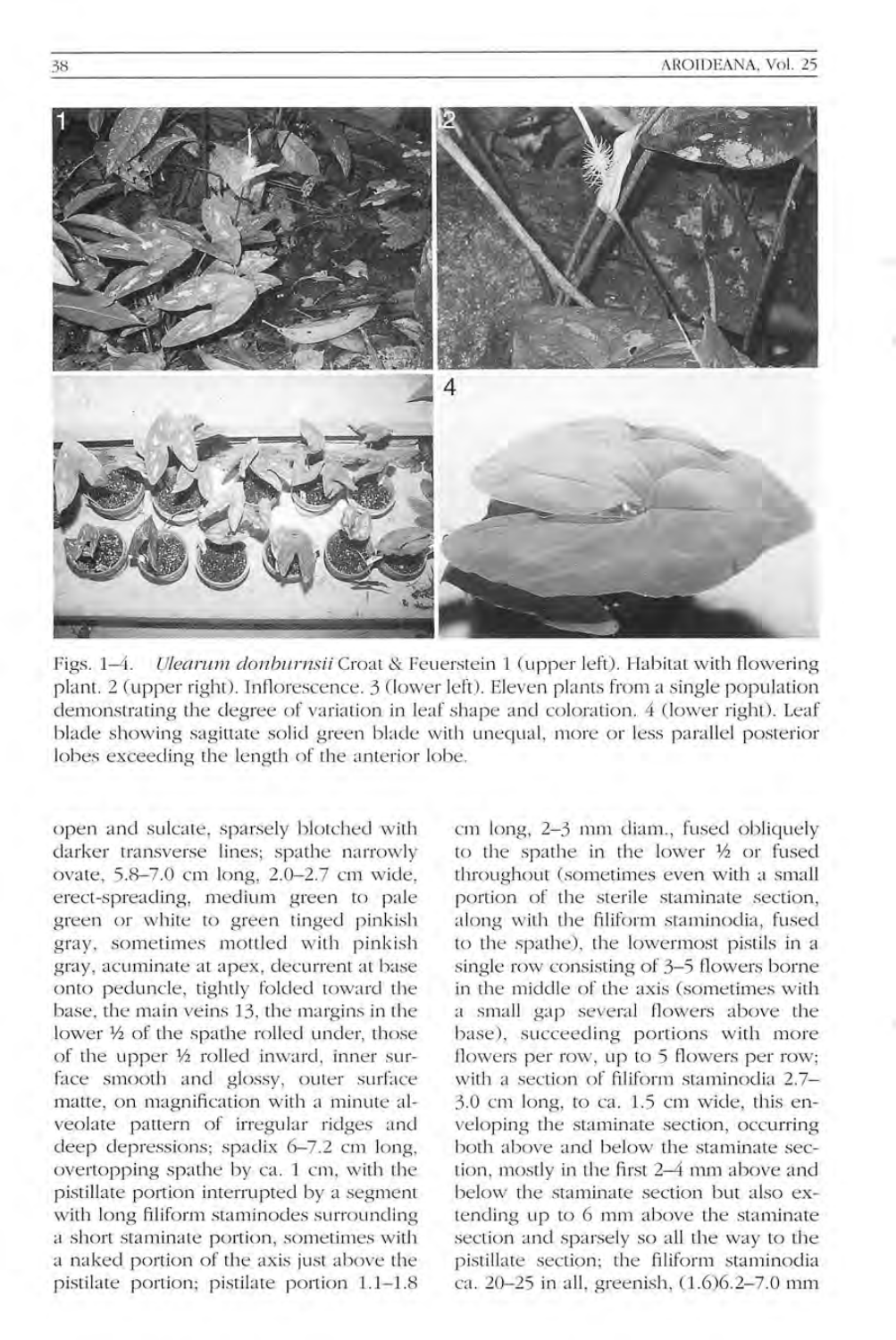#### T.B. CROAT, B. FEUERSTEIN, 2002 39



Figs. 5-8. Ulearum donburnsii Croat & Feuerstein 5 (upper left). Leaves with subhastate blades with a paler green band extending along the entire border. 6 (upper right) Leaves with subhastate bicolorous blades with pale green areas between the major veins. 7 (lower left). Infructescence with the persistent spathe flexed forward. 8 (lower right). Short-creeping rhizome with sparse roots.

long, 1-2 mm diam., terete to somewhat flattened, minutely puberulent, drying with weak ribs, these finely and minutely warty/papillose; the axis of the staminate spadix as well as the filamentous processes with whitish-drying, elongate cellular inclusions 0.1-0.4 mm long; staminate spadix (including appendix)  $(5)$ 6.6-7.5 cm long, usually falling off (or eaten off) after anthesis; staminate flowers arranged in  $4-$ 5 weak spirals or rows; pistils 20-27, l.0- 2.8 mm long, 0.8-1.0 mm diam, cylindrical to somewhat swollen, somewhat oblique at the base, the surface weakly short palestriate; stigma 2 mm wide round, funnelshaped with a deep central depression, sometimes somewhat oblique; ovary 1locular with a short style; stigma discoid and sunken in the center; ovule 1, anatropous, subcylindric ovules 0.9-1.1 mm long,  $0.5-0.7$  mm wide,  $0.2$  mm thick, and

somewhat thicker in the distal half, with basal placentation; funicles 0.6-0.7 mm long; both the funicle and ovary moderately flattened; stamens usually with the filaments ca. 1 mm long, rarely with the stamens borne on branched filaments; anthers with a pair of thecae 0.8-1.0 mm wide, yellowish green, truncate and irregularly rounded at apex but weakly connected to appear like the figure 8, each theca with a medial pore (this 0.1 mm diam.), drying with a paler, narrowly raised edge (also on drying appear to be discrete and separate anthers with medial pore rather than individual thecae); pollen ovoid,  $20-22$   $\mu$ , echinate, is of medium size and is presented in monads, the spines  $1.5 \mu$  long; appendix  $3.0-3.7 \text{ cm}$ long, more or less flattened,  $1 \times 2$  mm diam., pale green, ca. 1.5 cm longer than the spathe. Berries 6.7–7.5 mm long, 3.0–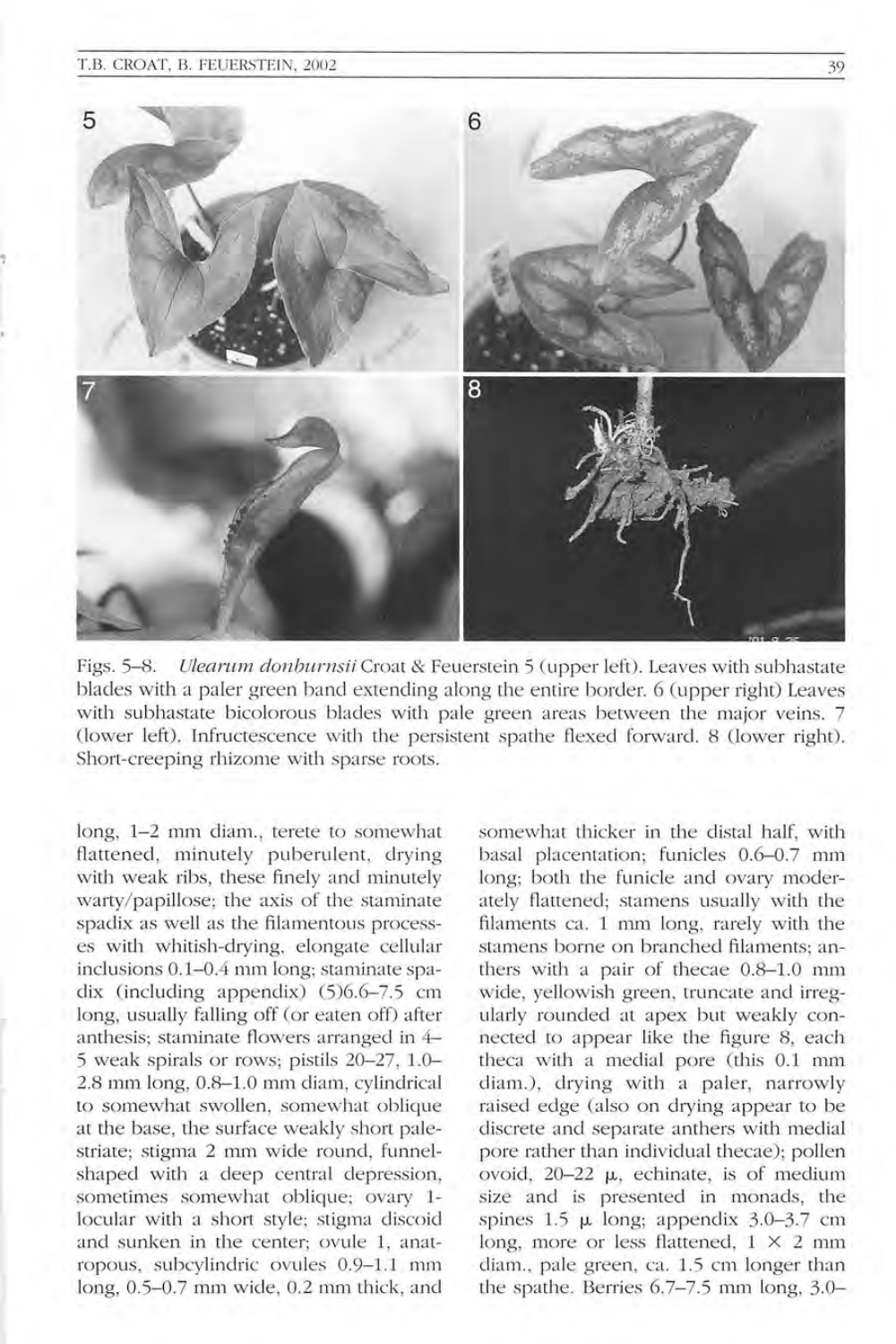

Figs. 9-12. *Ulearum donburnsii* Croat & Feuerstein 9 (upper left). Leaf blade showing pattern of venation and variegations in mottling with three shades of green. 10 (upper right). Base of uprooted plant showing roots, stem, petioles with mottled bands and unopened leaf contained in leaf sheaths. 11 (lower left). Leaf in bud enveloped by mottled leaf sheath. 12 (lower right). Infructescence with reflexed spathe and exposed berries.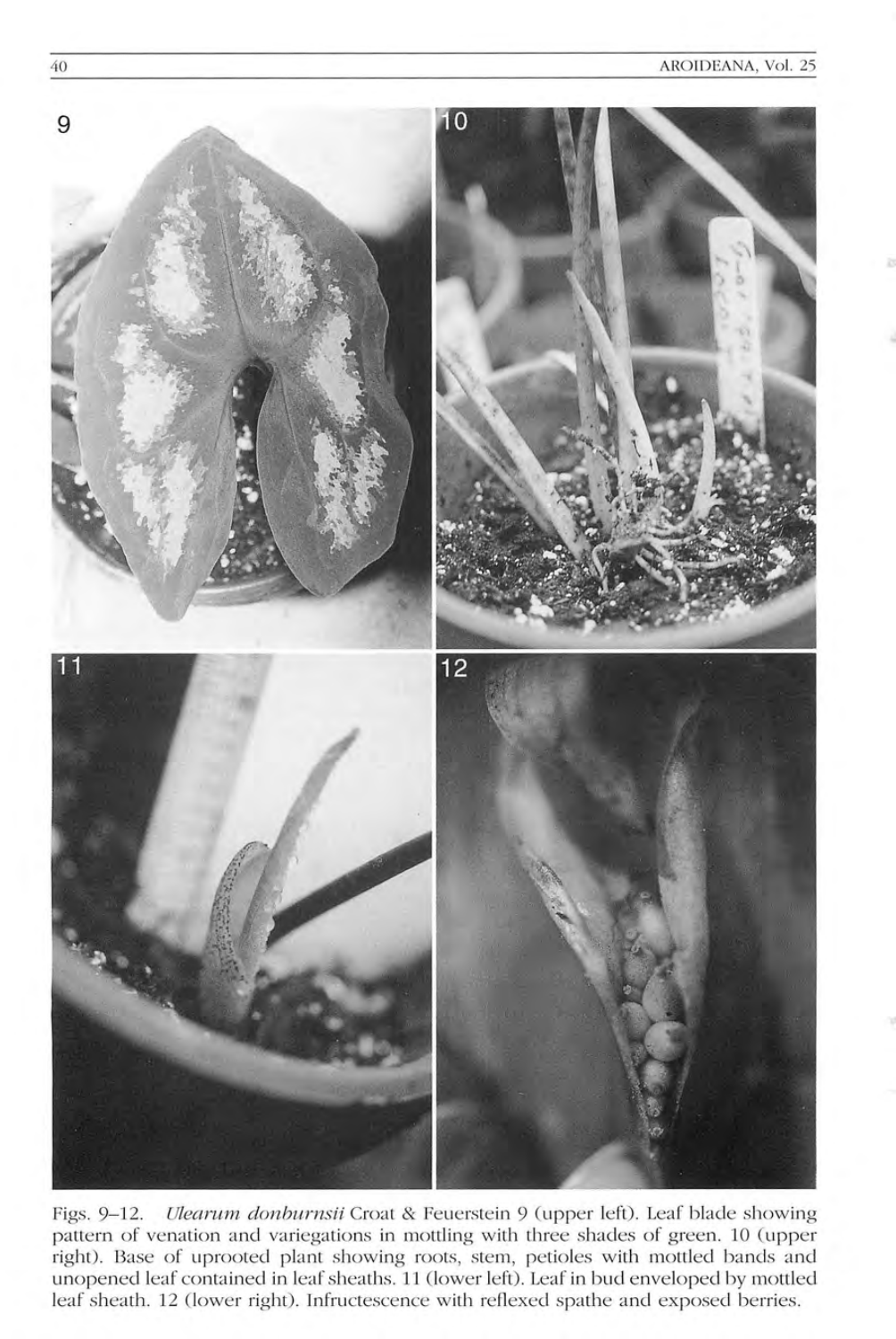

Figs. 13–18. *Ulearum donburnsii* Croat & Feuerstein 13 (upper left). Anther with central pore and emerging pollen grains. 14 (upper right). Cluster of pollen grains. 15–18. (Middle and lower right). Pollen grains in various states of magnification indicated by bar.

3.3 mm diam., ellipsoid to ellipsoid-ovoid, whitish in lower 1/3, pale yellow-green in upper <sup>2</sup>/<sub>3</sub>; pericarp thin, mottled irregularly with pale purple (mottling with jagged edges); seed solitary, 4.9-5.3 mm long, 2.3-2.5 mm diam., appearing essentially sessile and borne at the base of the ovary, testa thin, faintly brownish white; raphe inconspicuous; embryo large, pale yellow green, straight, attached basally by a thickened whitish funicle less than 1 mm long, endosperm lacking.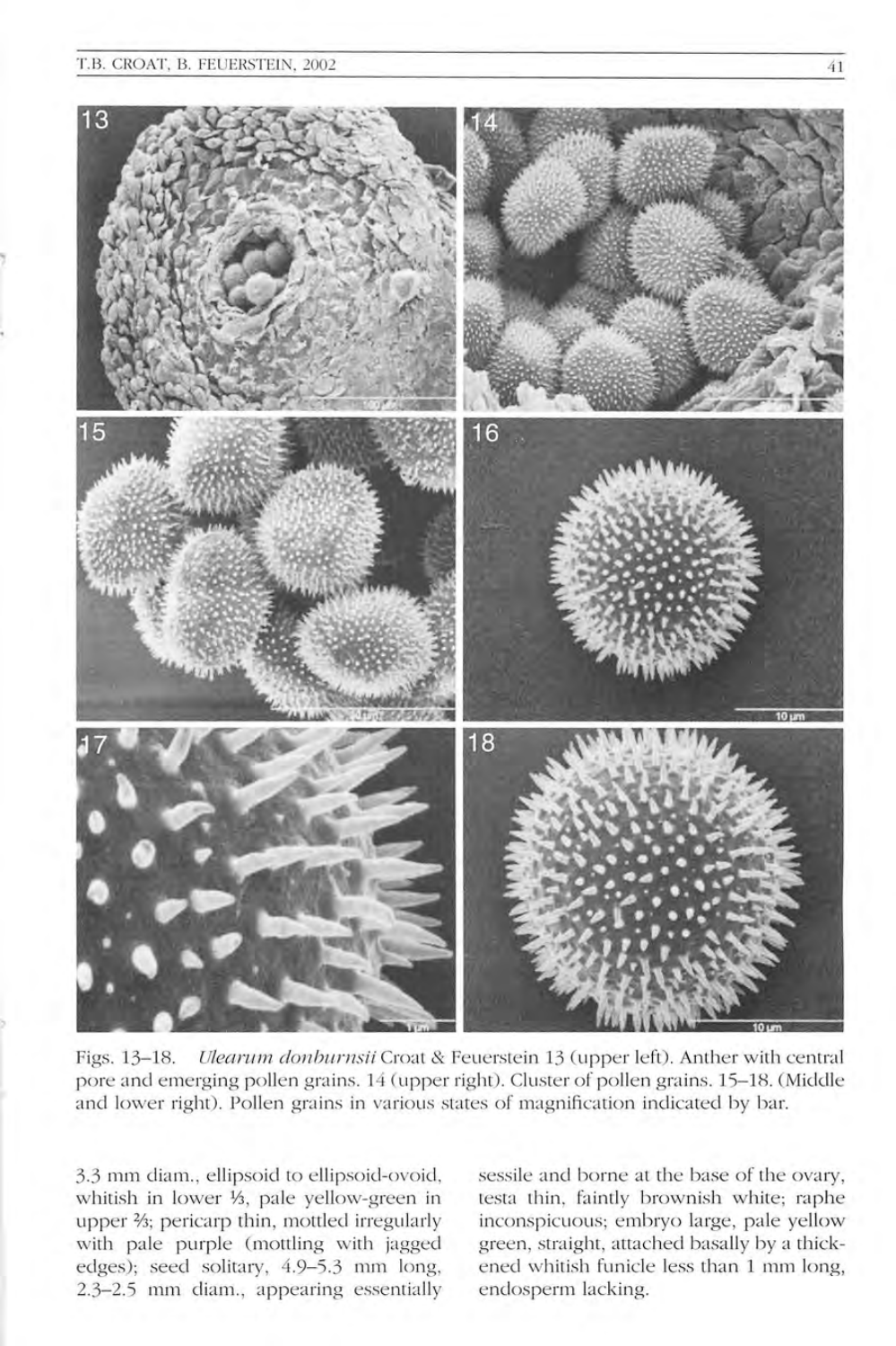*Ulearum donburnsii* is known only from the type locality in tropical moist forest in Morona-Santiago Province of eastern Ecuador at 283 m. Although there is a possibility that *Zomicarpella* occurs in Colombia, this occurrence of a member of the Zomicarpeae in Ecuador is the northernmost collection for any member of tribe Zomicarpeae from the Andean region of western South America. The genus *Zomicarpa* is restricted to eastern Brazil while *Zomicarpella* is known for certain only from western Brazil. The range of *Ulearum* previously known from eastern Peru and western Brazil is extended to southern Ecuador. The species may be more widespread than is currently assumed because when not in flower the plants are not markedly conspicuous and could easily be confused for sterile juvenile plants of some other genus, especially *Syngonium.* 

According to Michael Hesse (Univ. of Vienna) the pollen of *utearum sagittatum,*  the only other species in the genus, differs in being more spherical and larger (26-28 microns) with longer spines (to  $2 \mu$ ). Additionally the pollen of *U. donburnsii* differs from *U. sagittatum* in lacking the nodose thickening of the spines and in having a thickened platelet at the base of the spines.

Despite some reports to the contrary it now appears that most of the stems of Zomicarpeae are rhizomatous. Although *Filarum manserichense* Nicolson was described as being tuberous in the original publication it has proven to be rhizomatous, like *Ulearum donburnsii* Qulius Boos, pers. comm.). The illustration and description of *Filarum* in Genera of Araceae (Mayo *et at.,* 1997) describe *Fitarum manserichense* as being tuberous, as does the original description by D. Nicolson (Nicolson, 1966). On the other hand, Wilbert Hetterscheid (Hetterscheid & Sizemore, 1997) redescribed the species as rhizomatous. *Filarum, Ulearum* and *Zomicarpella* have all proven to be rhizomatous. Only *Zomicarpa* appears to be tuberous, based on the both the illustrations and description in the Genera of Araceae (Mayo *et al.,* 1997). Though the rhizomes of these genera may be shortcreeping and tuber-like, investigations made by Wilbert Hetterscheid (pers. comm.) with *Filarum* are instructive. His observations demonstrated that "segments of the rhizome showed that the apical bud for the new growth was clearly excentric on the stem, that there was a narrowed part on one side of the older part of the rhizome, and that the fresh roots were located on only one side of the rhizome". Accordingly all of these features prove that the stem is rhizomatous rather than tuberous. Even *Zomicarpa,* based on observations by Eduardo Gonçalves (pers. comm.) may have tuber-like rhizomes like those described above by Hetterscheid. If so this would mean that all of Zomicarpeae have rhizomatous stems.

The species is named in honor of our good friend, the late Don Burns, who was a grower of many Araceae, and an active member and officer of the International Aroid Society, whose computer skills were helpful to many. Don was for many years responsible for maintaining membership and thus provided invaluable service. His untimely death on April 27, 2002 prompts us to name this new species to honor his devotion to aroids.

### **ACKNOWLEDGMENTS**

The authors are grateful for reviews of the manuscript made by Josef Bogner, Julius Boos. For descriptions and micrographs of pollen we wish to thank Valentina Tarasevitch, and also Michael Hesse and Heidemarie Halbritter from the University of Vienna for the micrographs of the pollen used in this manuscript. Credit is also given to Wilbert Hetterscheid for his advice regarding relationships within the Zomicarpeae, especially in regard to stem growth.

#### **LITERATURE CITED**

- Bogner, J. 1997. New taxa of Araceae. *Sendtnera 4:5-12.*
- Boyce, P. C. 1995. Plant portrait: *Ulearum sagittatum. Curtis's Bot. Mag. 12:135-* 137.